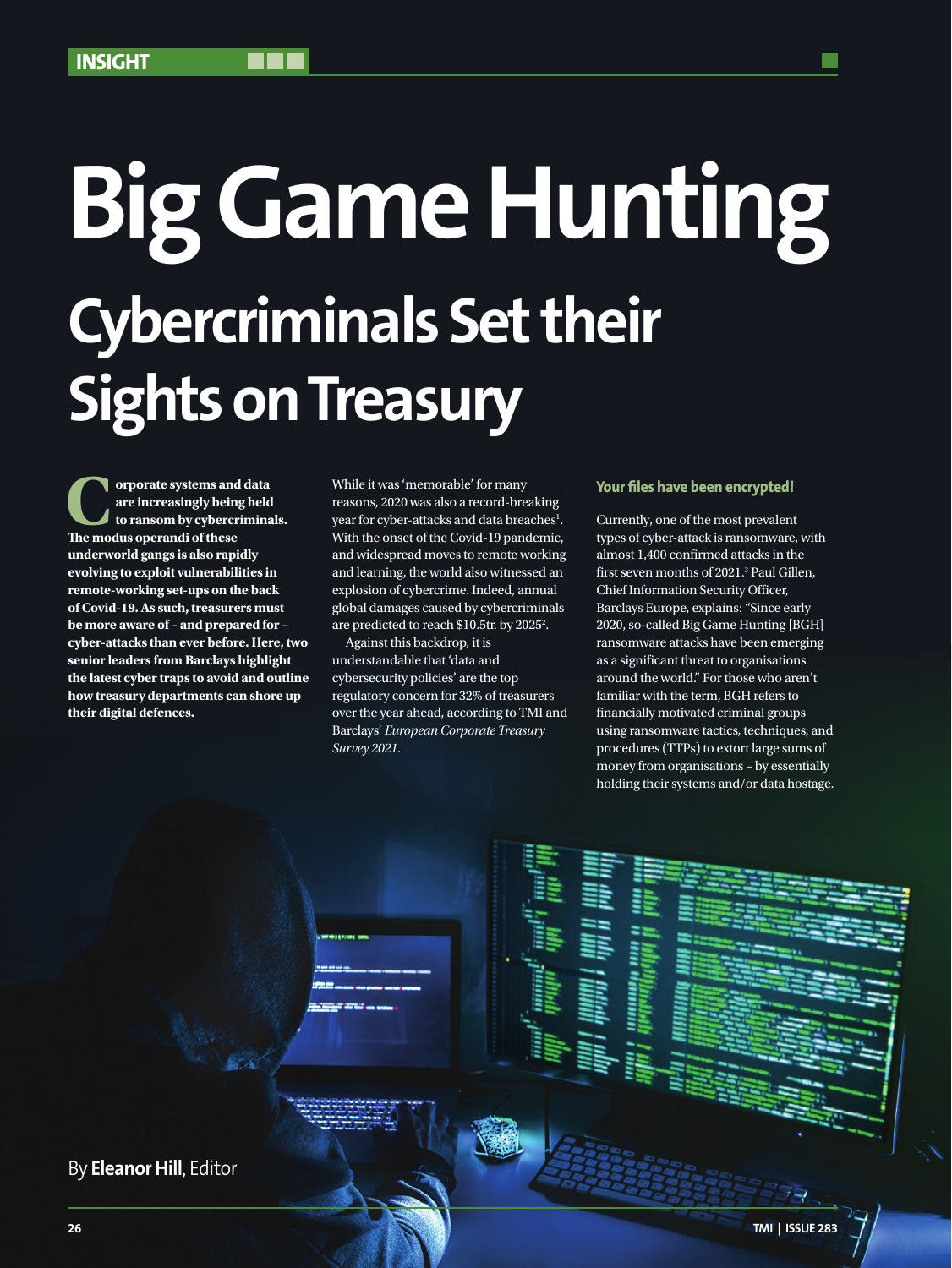The 'bad actors' here are very sophisticated cybercriminals, who specifically select high-value targets. "Companies that are highly sensitive to downtime and/or data exfiltration are often targeted. Certain sectors such as biopharma are also under greater threat than others – due to the nature of the prize, with 'kidnapping' of intellectual property [IP] often being high on the cybercriminals' agenda," adds Gillen. "They will hunt down these targets over a matter of weeks and months to ensure the attack is successful."

To give a sense of scale here, in Q4 2020, the average downtime due to a ransomware attack was 21 days<sup>4</sup>. Moreover, the mean global cost of remediating a ransomware attack has risen to \$1.5m this year, up from \$761,106 in 20205 . Clearly, the threat level is by no means insubstantial.

# **Exposing and exploiting vulnerabilities**

Unfortunately, the Covid-19 pandemic has in many ways created a perfect storm for ransomware attacks, says Helen Kelly, Head of Europe, Barclays Corporate Banking. "In early 2020, we saw organisations having to shift to entirely different ways of working, almost overnight," she notes. Employees began working remotely and businesses inevitably prioritised digital channels and direct relationships with customers. This rapid pivot in the operating environment opened up technology vulnerabilities in organisations that had not prepared for these eventualities. For example, employees in some corporates were using their own personal devices to access company systems because their organisation was not able to respond quickly enough with a corporate set-up to use remotely.

And even when remote-working software and protocols such as virtual private networks (VPNs) and remote desktop protocols (RDPs) were in place, cybercriminals quickly shifted their TTPs to maximise their chances of success. "They deliberately played on the themes of Covid-19 and working from home (WFH) through phishing emails," explains Gillen.

Some employers and their employees were in a state of turmoil at the start of the pandemic. This was an unexpected, total change in their business operations and in people's personal lives. Kelly

adds: "As such, logical thinking around cybercrime was put to one side in some organisations – and people opened emails and clicked links that they wouldn't have under normal circumstances."

Uncharacteristic behaviour such as this has made phishing emails an extremely effective initial attack vector during the pandemic. "And phishing continues to be one of the main ways criminal organisations open the door into a target company," confirms Gillen.

# **Evolving threat landscape**

Alongside successful phishing attacks, a more sinister trend is growing in the cybercriminal underworld – the rise of initial access brokers (IABs). These opportunistic groups sell access to victim organisations as a service, often collaborating with criminal groups which focus on malware development and execution.

Gillen elaborates: "Many of the major IABs started off as developers of banking trojans, gradually adding network intrusion capabilities by exploiting software and operating system vulnerabilities. IABs have been used during recent major cyber intrusion operations, and in some cases initial access may have been bought or sold by nation-state adversaries."

He also believes that ransomware operators are increasingly working with IABs and learning from high-profile nationstate cyber intrusion operations. "The latest intelligence indicates that the ransomware business model is evolving to focus on supply chain compromises and aggressive extortion tactics. Recent ransomware demands have been as high as \$70m and criminal gangs are carrying out around 35 targeted attacks every week."6

Ransomware-as-a-service (RaaS) is another growing area of cybercrime, whereby criminals can simply pay other gangs for the services they need to perform a ransomware attack. In addition, distributed denial-of-service (DDoS) attacks have also been used against online services to force higher-value ransom payments, Gillen notes.

# **Treasury as a target**

For treasurers, the threat here is enormous. If a ransomware attack were successful

# **BOX 1 WHAT IS PHISHING?**

Phishing involves a fraudster, posing as a legitimate source, sending emails that aim to trick people into divulging sensitive information or transferring money into other accounts. The emails typically contain a link to a fake website, which will request that you enter financial information, passwords or other sensitive information.

Alternatively, emails may contain an attachment in the form of a document, form or notification. Equally, the email may be designed to contain and deliver malware via an attachment or a link. If the link is clicked or the attachment opened, the criminal will be able to gain access to your system.

*Source: https://www.barclayscorporate.com/ insights/fraud-protection/phishing/* 



# 66

*Since early 2020, so-called Big Game Hunting ransomware attacks have been emerging as a significant threat to organisations around the world.*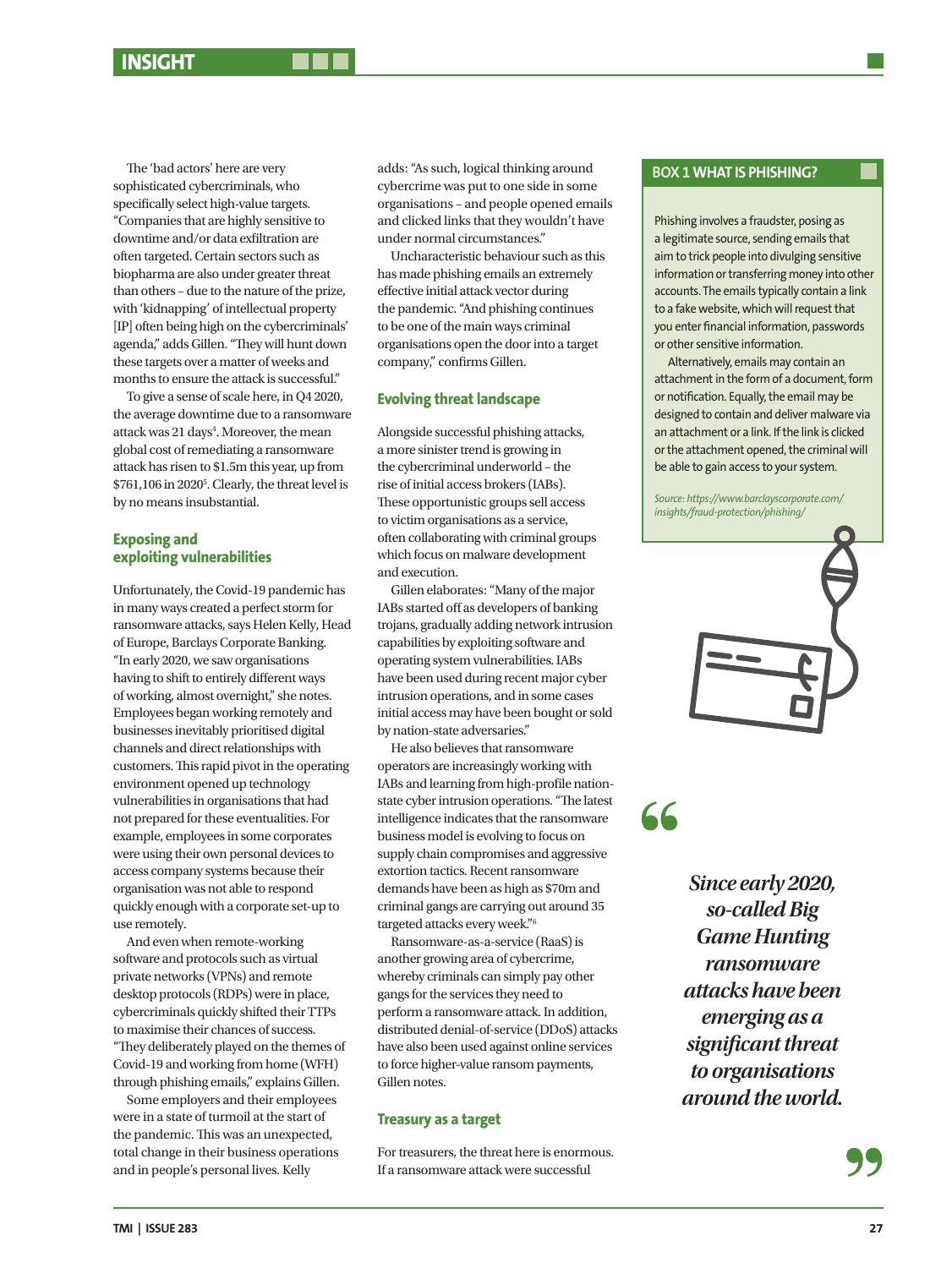

**Managing Director, Head of Europe, Barclays Corporate Banking**



**PAUL GILLEN**

**Chief Information Security Officer, Barclays Europe**

against a payment system, for example, the impact would be highly significant. Gillen comments: "The business would potentially face regulatory action due to compromised personally identifiable information [PII]. There could also be a loss of monetary assets through theft or ransom payment, and loss of service. In turn, this could lead to reputational damage and loss of customer trust, potentially leading to a further monetary loss through decreased revenue."

Treasurers also need to be vigilant when it comes to the potential payment of a ransom. "Of course, we do not endorse the payment of money to criminal gangs. Payment of ransoms perpetuates the ransomware business model and incentivises further attacks," comments Gillen. "But we are aware of some corporates that have paid ransoms in order to bring impacted services back online more rapidly. The issue to be aware of here from a treasurer's perspective is that some ransomware operators are internationally sanctioned. Therefore, payments to such sanctioned groups may cause an organisation to face regulatory or even legal action."

While ransomware is arguably the most rapidly evolving cyber threat for treasurers to pay attention to, other types of attacks are still out there. Take the aforementioned banking trojans, for example. "These have evolved from information- and credentialstealing malware used to conduct fraud against individuals to sophisticated network intrusion malware, which can be devastating for corporations and open up the way for silent attacks, without a ransom and with no red flags, such as the theft of IP," says Gillen.

Another for the watchlist is CEO or CFO fraud, also known as business email compromise (BEC). Kelly comments: "While this type of threat has been talked about in treasury circles for a number of years, Covid-19 has disrupted workflows to such an extent that BEC has found holes in some corporates' armour in recent months." The social engineering that informs a BEC attack is also becoming more sophisticated and intense. "Senior company executives, including the CFO, are at risk – arguably more than ever – with cybercriminals using online collection through social media and social engineering campaigns to gain personal

information on them to help inform BEC attacks," she adds. "Treasury teams should be on high alert right now for BEC."

Meanwhile, invoice fraud also remains rife in treasury, with cybercriminals sending fake invoices or looking to change the bank details of an existing supplier to divert monies into their own coffers. "Unexpected changes in personnel, bank account details or telephone numbers are red flags to watch for here," warns Kelly. "Any such changes should always be double- or triple-checked with the supplier by phone, using the original contact details for them."

# **Being cybercrime-savvy**

This simple action of picking up the phone to a business partner is a critical part of a robust cybersecurity approach in treasury. "It's a cliché, but people are one of the best defences against cybercrime and fraud," says Kelly. Gillen agrees, adding that "Cybersecurity is a team sport."

Best practice, says Gillen, is all about collaboration and trying new tactics – and this is very much the approach taken by Barclays' Chief Security Office. "Cybersecurity is not about looking at one function over another, but examining how they work together and how threats might target the organisation through different pathways. A joined-up approach to cybersecurity is essential – and this extends beyond the four walls of the organisation to trusted business partners."

A good example of this collective action is the trend for data on cyber threats to be shared among corporate communities in a secure manner. "This ultimately leads to more robust threat analysis and improved decision-making around stopping cyberattacks and fraud," says Gillen.

In addition to collaborating in this way, Barclays also deploys the latest technology behind the scenes to analyse customer behaviour and ensure it truly is the client requesting a payment to be made, for example. Any anomalies that are detected are flagged up to the client to ensure that a fraud is not occurring.

Barclays also places a significant emphasis on education and training, often working hand in hand with organisations to help identify weaknesses in their cybersecurity protocols and bringing employees up to speed on threats to look